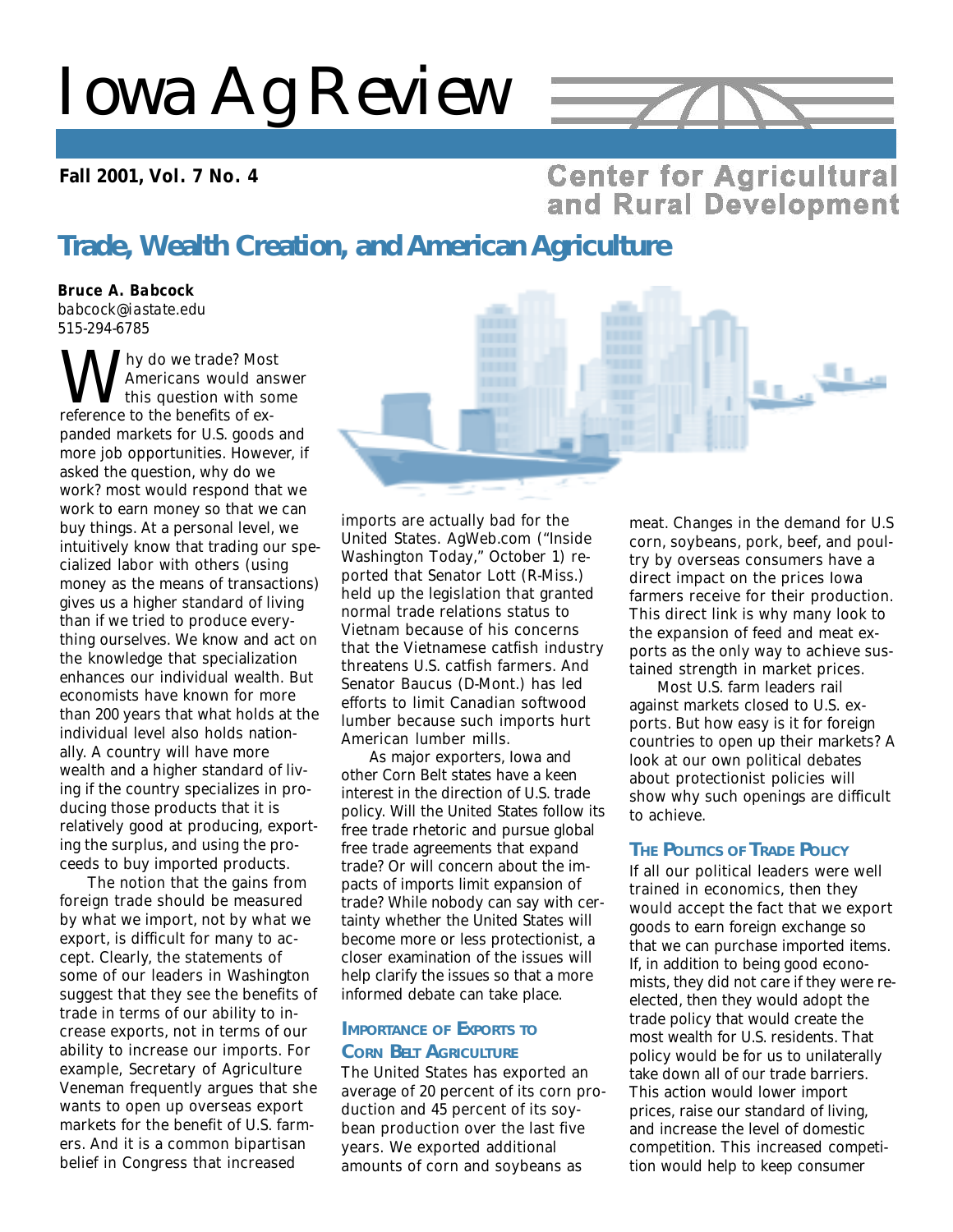### *Iowa Ag Review*

| <b>ISSN 1080-2193</b>       |
|-----------------------------|
| http://www.card.iastate.edu |

# **I<sup>N</sup> THIS ISSUE**

| Trade, Wealth Creation,<br>and American Agriculture 1 |
|-------------------------------------------------------|
| Who is Afraid of the<br>"Precautionary Principle"?  4 |
| Iowa's Agricultural Situation  6                      |
| The Concentration of<br>U.S. Agricultural Subsidies 8 |
| <b>Recent CARD Publications  11</b>                   |
| Meet the Staff:                                       |

*Iowa Ag Review* is a quarterly newsletter published by the Center for Agricultural and Rural Development (**CARD**). This publication presents summarized results that emphasize the implications of ongoing agricultural policy analysis, analysis of the near-term agricultural situation, and discussion of agricultural policies currently under consideration.

**Becky Olson** Publication Design *Editor* **Bruce A. Babcock** CARD Director *Editorial Staff* **Sandra Clarke** Managing Editor **Betty Hempe** Editorial Consultant

*Editorial Committee* **John Beghin** Trade and Agricultural Policy Division Head **Keith Heffernan** CARD Assistant Director **Chad Hart** Associate Scientist

Contact Betty Hempe for a free subscription, publication information, and address changes at: *Iowa Ag Review*, CARD Publications, Iowa State University, 578 Heady Hall, Ames, IA 50011-1070; Phone: 515-294-7519; Fax: 515-294-6336; E-mail: CARD@card.iastate.edu; Web site: www.card.iastate.edu

#### **Iowa State University**

Iowa State University does not discriminate on the basis of race, color, age, religion, national origin, sexual orientation, sex, marital status, disability, or status as a U.S. Vietnam Era Veteran. Any persons having inquiries concerning this may contact the Director of Affirmative Action, 1031 Wallace Road Office Building, Room 101, 515-294-7612.

### **IOWA STATE UNIVERSITY** OF SCIENCE AND TECHNOLOGY

prices low in the future and would lead to increased productivity as companies invest to stay ahead of domestic and international competition.

If unilateral trade liberalization would be so good for us, why haven't we adopted it? The answer is simple. Enhancing national wealth is not the goal of trade policy. Policy results from the natural desire of our political leaders to respond to the interests of their constituents. And whose interests are most likely to be brought to the attention of our leaders? The interests of those groups for which policy benefits are large enough to justify the hiring of a lobbyist.

In Montana, owners of wheatproducing land and timberland have an interest in limiting wheat and lumber imports from Canada. Steel manufacturers and labor unions that represent steelworkers in Pennsylvania and Ohio have an interest in limiting steel imports from South Korea and the European Union (EU) to maintain steel profits and steel jobs. Sugar producers in North Dakota, Minnesota, and Florida want continued restrictions on sugar imports to maintain their artificially high sugar profits. Clearly, it makes economic sense for all these groups to fund lobbying efforts to convince Congress and the Administration to adopt protectionist policies. And these same forces are at work in every country where competition from U.S. exports threatens their own vested interests.

To see why anti-import forces often win policy debates, consider the U.S. sugar program. A recent report by the Government Accounting Office (GAO) estimated that U.S. consumers would gain between \$770 million and \$1.96 billion per year if we completely opened our market to foreign sugar. This is a substantial amount of money, but it amounts to only \$2.70 to \$7.25 per U.S. resident per year. The GAO report indicated that each U.S. sugar producer would lose an average of about \$125,000 a year, with many growers losing in excess of \$1 million if sugar imports were liberalized. In this case, the small gains to the many would seem to outweigh the losses to the few if we opened our market to imported sugar. Nevertheless, this economic imbalance does not usually translate into adoption of a free trade policy because Congress simply does not hear from outraged sugar consumers. It only hears from outraged sugar farmers.

The political balance of power in trade policy favors those who advocate for protectionism. The benefits of protection fall to the few who can organize and lobby for it, whereas the costs of protectionism are borne by the many (all of us) who do not find it worthwhile to spend time and money in support of free trade.

### **WHAT ABOUT UNFAIR TRADE PRACTICES?**

Of course, companies and industries that lobby for protectionist policies do not couch their arguments in terms of their desire for higher profits. Rather, they typically argue their case by citing "unfair" competition from foreign exporters. Often the "unfairness" is caused by lower labor costs in the exporting countries. But unfair practices can also include government subsidies to the exporting industries, direct subsidies to exports, and preferential tax treatments. Without some protection, lobbyists argue, companies and industries would be go out of business, and U.S. consumers would be forced to buy from foreign suppliers. What should be the response to these arguments?

One response is to simply say, so what? If a company in a foreign country chooses to supply us with a product at a price lower than we ourselves can make it, then we had better take advantage of the offer. If an exporting country's taxpayers want to subsidize our consumption, then who is taking advantage of whom?

Few countries, with the notable exceptions of Hong Kong, Singapore, and New Zealand, have adopted this "so what" response. This is not sur